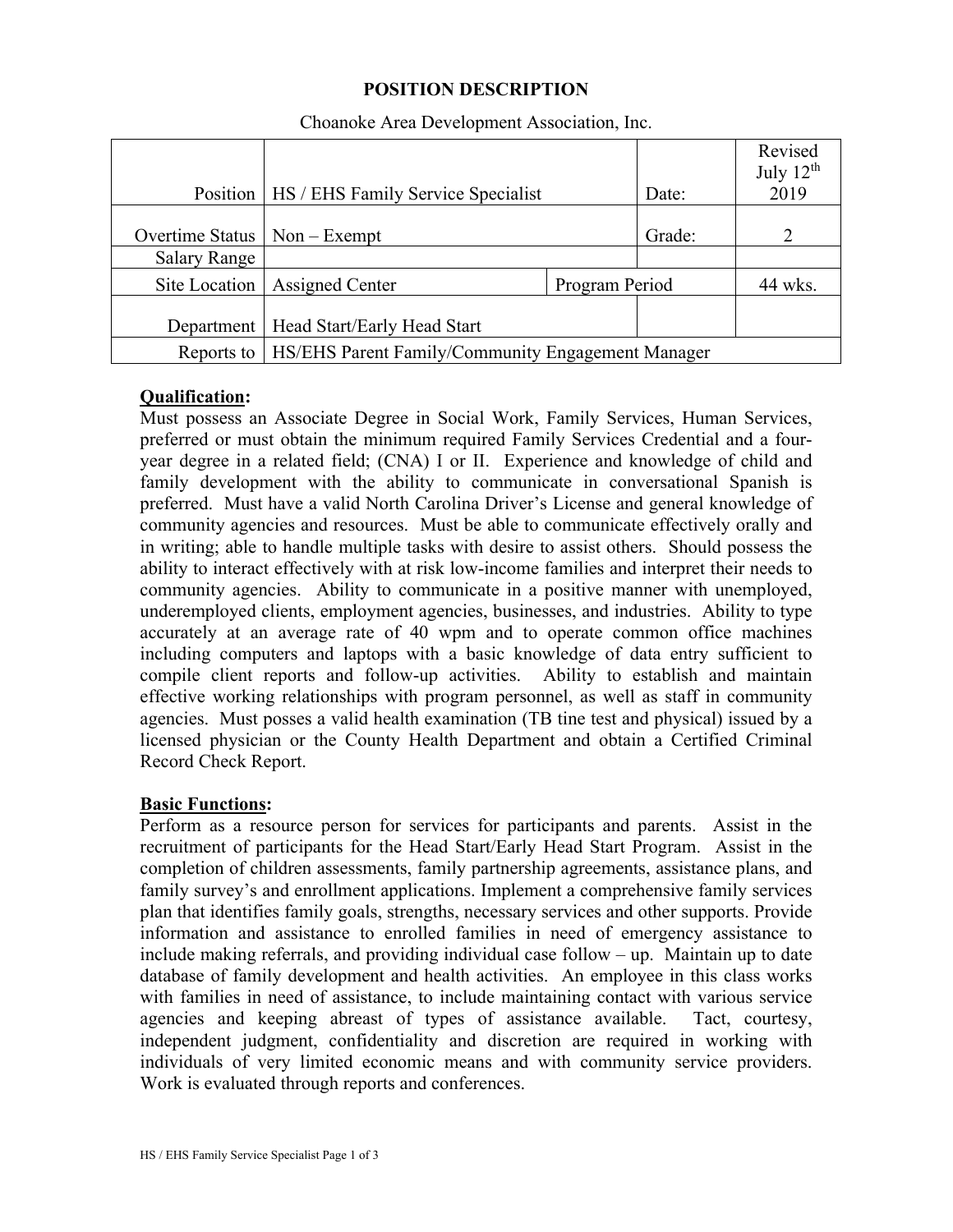# **Specific Functions:**

## **Part I – Health Services**

- 1. Ensure that all children have an accessible medical home.
- 2. Ensure that all children have a medical examination on file in the **first 30 days** of enrollment.
- 3. Follow-up on all health abnormalities on health assessments, i.e., physicals, immunizations and screening reports.
- 4. Assist with completing health rosters for screenings/ dental conducted at the center within 45 days of enrollment
- 5. Complete health / nutrition referrals as needed.
- 6. Help Early Head Start families arrange and keep prenatal, medical and dental appointments as required.
- 7. Maintain up to date insurance data for dental/medical treatment.
- 8. Accompany children to and from dental appointments.
- 9. Complete NC State immunization report annually
- 10. Maintain up to date accurate health tracking and follow-up on children.
- 11. Assist with documenting and completing vision screening, height, weight, and growth assessment on each child.
- 12. Assist with documenting hemoglobin and Hematocrit screening on each child.

# **Part II – Family/Community Partnership Services**

- 1. Encourage and promote family self-sufficiency by providing case management, advocacy, and resource linkage as needed.
- 2. Complete parent orientation activities.
- 3. Secure Family Partnership Agreements, enrollment information, assistance plans and other documentation needed on each enrolled family.
- 4. Make referrals and provide follow-up on each enrolled family as required.
- 5. Make home visits as required.
- 6. Assist parents with parent meetings and the selection of Policy Council representatives.
- 7. Prepare and **submit monthly, weekly**, and other reports as required.
- 8. Report cases of suspected of child abuse / neglect to supervisor.
- 9. Assist with the planning and implementing **male involvement** activities.
- 10. Assist with the development of a Family Community Resource Guide for Head Start/Early Head Start families**.**
- 11. Participate in required training and meetings.
- 12. Assist with organizing and carrying out parent involvement activities and support groups.
- 13. Transport parents when necessary to meetings, and community service offices.
- 14. Disseminate surveys, flyers, and newsletters as required.
- **15. Provide home base educational assignments as needed**
- **16. Work in the classroom when substitute staff cannot be secured.**
- 17. Maintain accurate, complete and confidential children/ family records.
- 18. Maintain professional relationship with parents, school faculty, community service providers, staff, and referral resources agencies.
- 19. Assist with the development and planning the Annual Family/ Community Resource Fair.